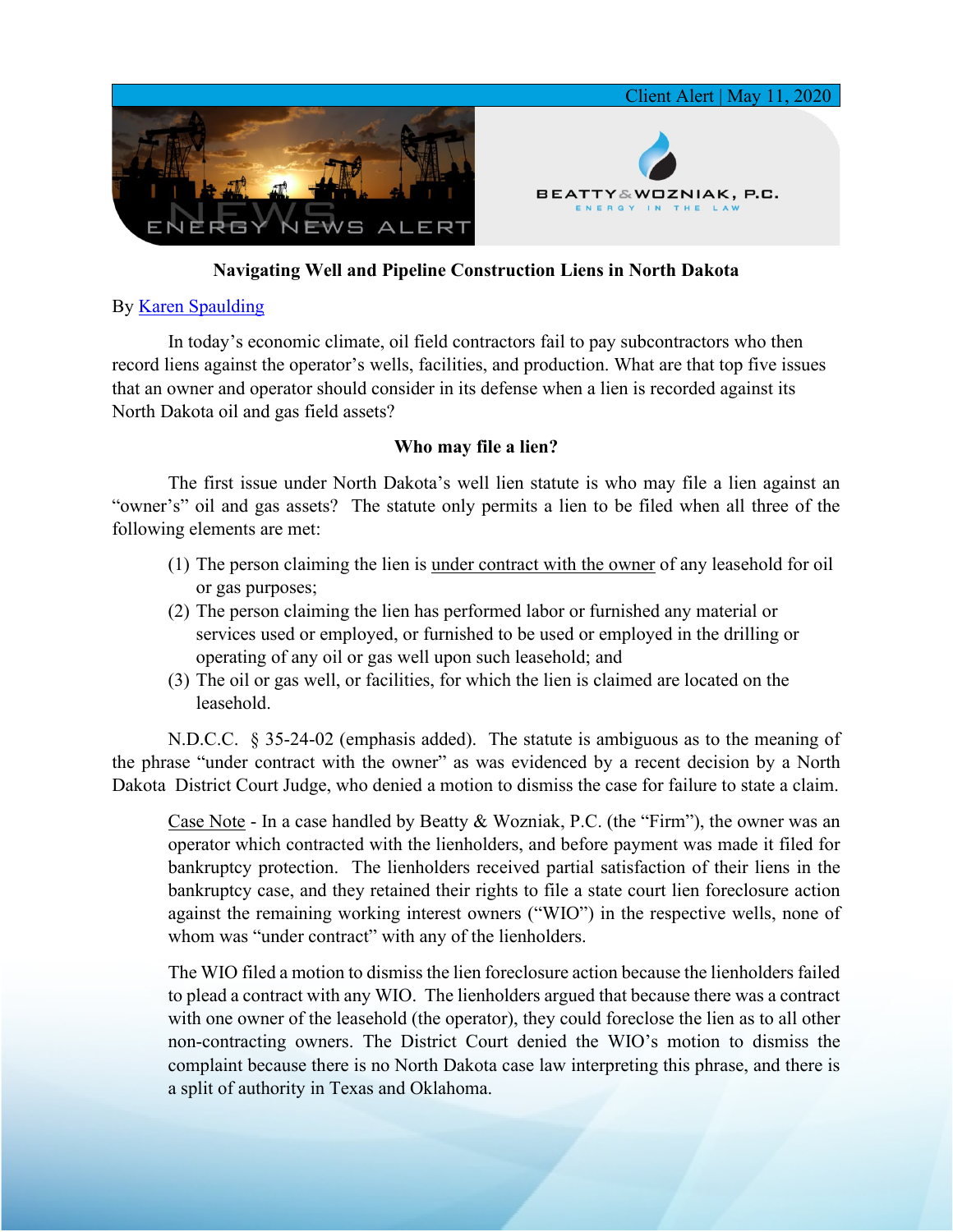In Texas, liens do not attach to a non-operator WIO's leasehold interest if the WIO never entered into a contract directly with the lienholder. *Berchelman v. W. Co*., 363 S.W.2d 875, 876 (Tex. App. –El Paso 1962). Our North Dakota judge cited an Oklahoma case for the contrary proposition that non-operating WIO may be held severally liable for a contracting owners' debts even when no mining partnership is formed, citing *e.g., Sparks Bros. Drilling Co. v. Tex. Moran Exploration Co.*, 829 P.2d 951 (Okla. 1991).

So, if you are a non-operating WIO who did not execute a contract and a lien is recorded against your leasehold interests, it is arguably an improper lien in North Dakota. To bolster this argument, other sections of the North Dakota well lien statute, when read together with the initial section detailing who is entitled to file a lien, make a convincing argument that the North Dakota Supreme Court might find the language unambiguous, and applicable only against the contracting owner.

While Section 35-24-02 specifically states that the lienholder must be under a contract with "the owner," the property subject to a lien may include the "materials and fixtures owned by the owner or owners of such leasehold . . ." and "proceeds inuring to the working interest" on the date of the labor or services. N.D.C.C. § 35-24-03.2 (emphasis added) and § 35-24-03.3. Thus, the argument can be made that the statute contemplates the property of WIO not under contract being subject to a validly filed lien, but for lien entitlement purposes, the owner shall be under a contract with the person filing the lien, or its subcontractors.

### **What are the Requirements of a Valid Lien Statement?**

Second, if the lien statement is not verified by affidavit or the statutorily required information is not contained in the statement, it is not an enforceable lien. N.D.C.C. § 35-24-11. The affiant must set forth the amounts claimed and dates on which labor or services were performed or materials provided; the name of the owner of the leasehold or pipeline; the name of the claimant and mailing address; and a description of the leasehold or pipeline.

#### **Where must the Lien Be Filed?**

Third, the verified statement of lien must be filed in the proper county in which the leasehold or pipeline, or some part of it, is located and it must be recorded within six (6) months "after the date on which the labor was last performed or the material or services were last furnished under a single contract . . . . *Id*. A single contract means labor performed or material and services delivered with no more than a six (6) month gap between first and next labor, material or services provided. N.D.C.C. § 35-24-10. Check to make sure the lien statement was recorded in the proper county and within the required time frame.

Case Note - The Firm handled a case in which a lienholder filed its lien well over six months after the last materials and services were provided, although on the face of the verified lien statement, the company claimed the last services were provided on the leasehold within the six month statutory period. However, when the actual work statements were produced in the litigation, it was obvious that the verified lien statement was not correct and the lien was filed out of time so was not enforceable.